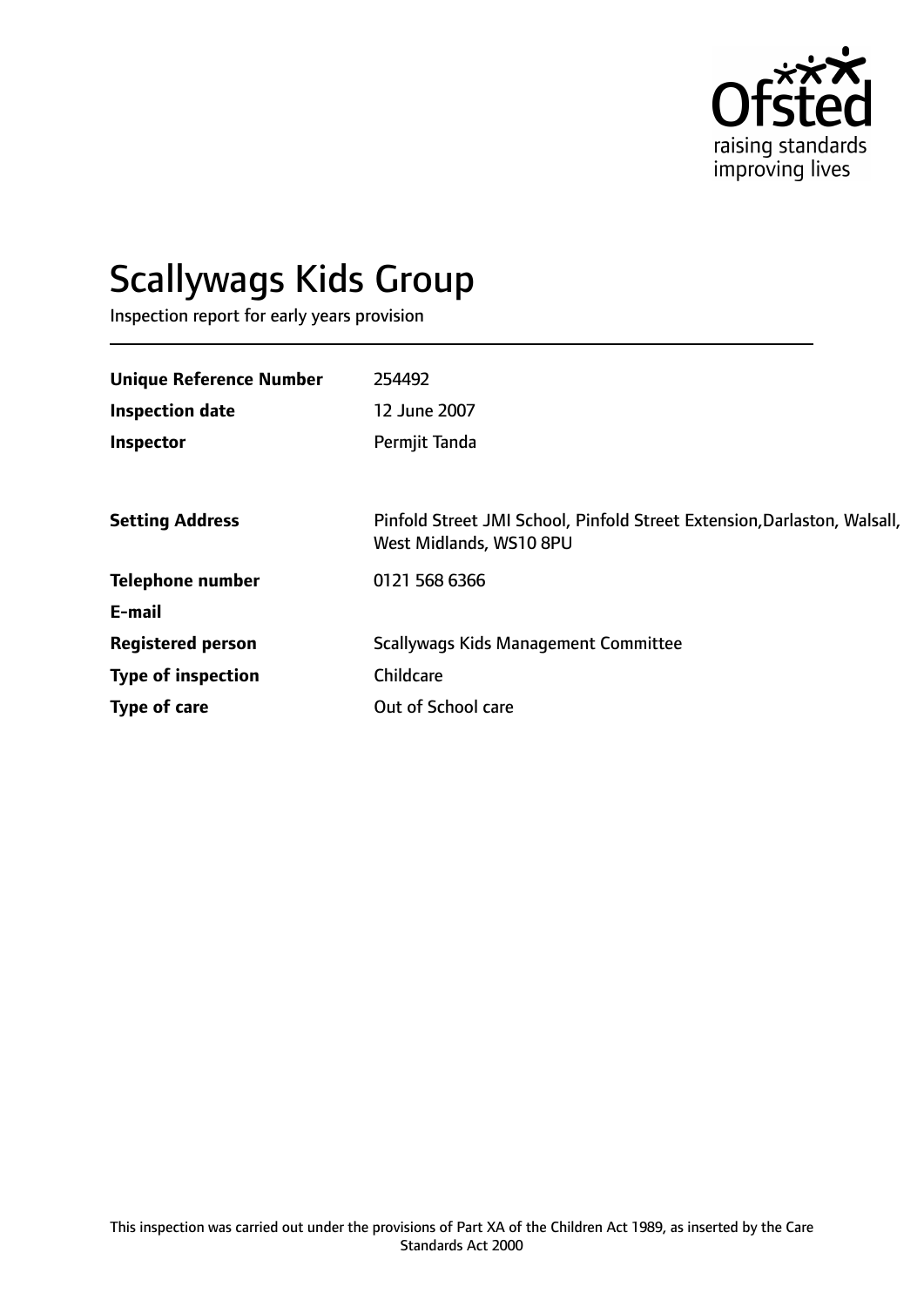## **ABOUT THIS INSPECTION**

The purpose of this inspection is to assure government, parents and the public of the quality of childcare and, if applicable, of nursery education. The inspection was carried out under Part XA Children Act 1989 as introduced by the Care Standards Act 2000 and, where nursery education is provided, under Schedule 26 of the School Standards and Framework Act 1998.

This report details the main strengths and any areas for improvement identified during the inspection. The judgements included in the report are made in relation to the outcomes for children set out in the Children Act 2004; the National Standards for under 8s day care and childminding; and, where nursery education is provided, the *Curriculum guidance for the foundation stage.*

The report includes information on any complaints about the childcare provision which Ofsted has received since the last inspection or registration or 1 April 2004 whichever is the later.

## **The key inspection judgements and what they mean**

*Outstanding: this aspect of the provision is of exceptionally high quality Good: this aspect of the provision is strong Satisfactory: this aspect of the provision is sound Inadequate: this aspect of the provision is not good enough*

For more information about early years inspections, please see the booklet *Are you ready for your inspection?* which is available from Ofsted's website: *www.ofsted.gov.uk.*

# **THE QUALITY AND STANDARDS OF THE CARE**

On the basis of the evidence collected on this inspection:

The quality and standards of the care are satisfactory. The registered person meets the National Standards for under 8s day care and childminding.

## **WHAT SORT OF SETTING IS IT?**

Scallywags Kids Group opened in 1998. It operates from a mobile classroom at Pinfold Street School, Darlaston, a suburb of Walsall. A maximum of 16 children may attend the group at any one time. The group is open each weekday from 08:00 to 09:00 and 15:30 to 18:00 during the school term. Children share access to an outdoor play area.

There are currently 49 children aged from 5 to under 8 years on roll. The settings admission policy allows children up to the age of 11 years to attend. The club is open to children who attend the school. There are effective systems in place to support children with special educational needs and children who speak English as an additional language. Two staff work directly with the children and both hold a recognised early years qualification.

## **THE EFFECTIVENESS OF THE PROVISION**

## **Helping children to be healthy**

The provision is satisfactory.

Children stay healthy because staff follow current and appropriate health and hygiene guidelines and procedures. They adopt adequate hygiene practices to prevent the spread of infection, for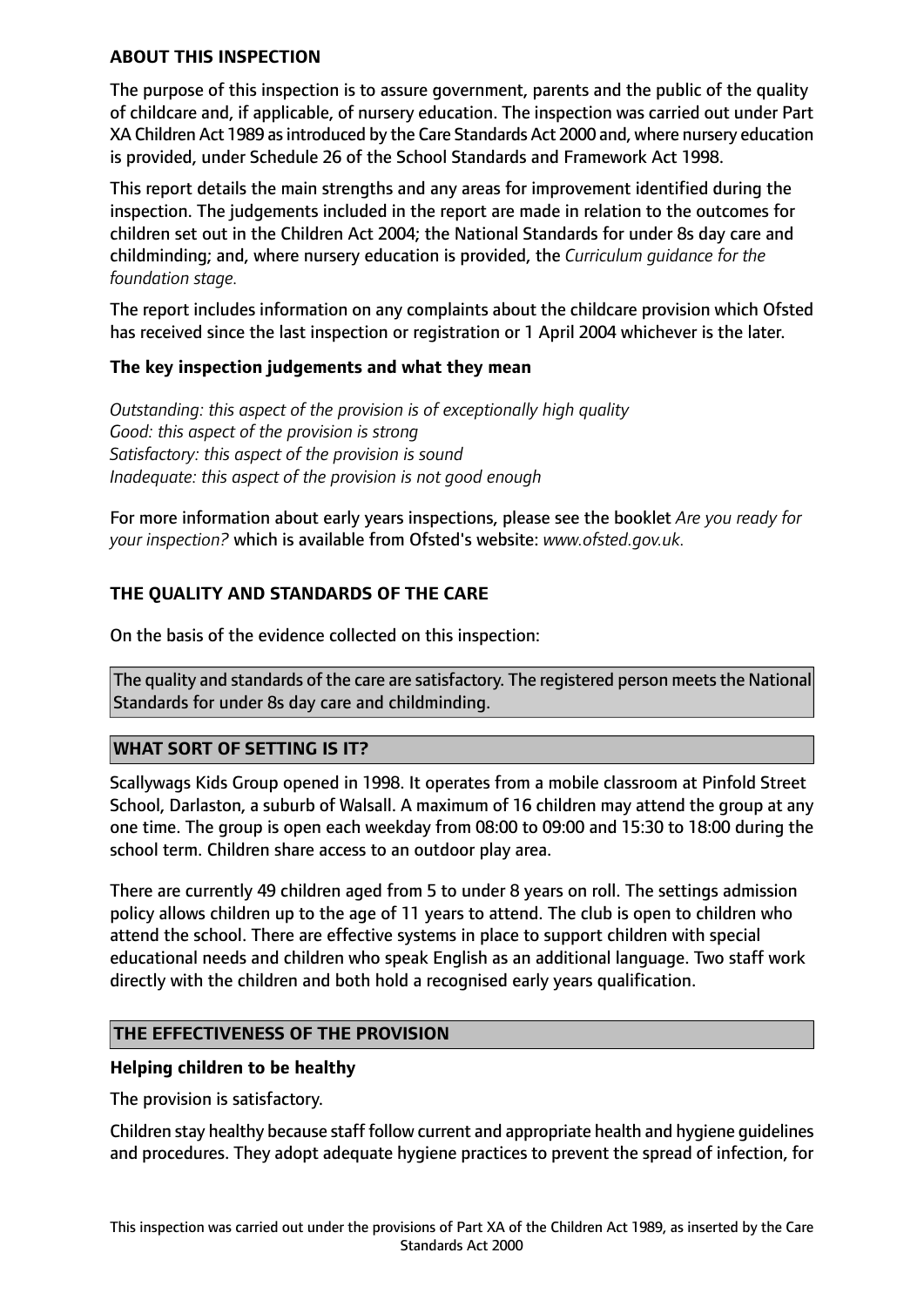example, cleaning tables before and after snacks. Areas used by the children are kept suitably clean through staff checking and cleaning the premises on arrival. Children understand the importance of good personal hygiene through established routines, for example, the whole group together go to wash their hands prior to eating their snack and understand the importance of washing their hands after using the toilet. Both permanent staff hold a current first aid certificate and therefore are able to administer first aid if required. A first aid box is easily accessible together with the required documentation for recording accidents and medication.

Children are well hydrated throughout the session because water is made readily available, for example, on arrival a child quickly helps himself to the bottle of water and pours a drink. Children after school have a light snack consisting mainly of toast, biscuits, chocolate and ice cream. Breakfast options include a range of cereals. Many of the foods offered are high in sugar, for example, only chocolate spread is available as a topping for toast and chocolate cereals are a favourite with the children. This limits the opportunity for children to make healthy choices.

Children have regular opportunities to access the school playground as a whole group and a smaller enclosed area is made readily available throughout the session and therefore children can choose to play outdoors when they wish. However, due to the small range of resources they do not always show a good interest in using the area and have few opportunities to increase their physical skills through a varied range of resources.

# **Protecting children from harm or neglect and helping them stay safe**

The provision is satisfactory.

The environment is well organised to meet the needs of children and they use toys and resources which are appropriate and safe. Staff give good consideration to the safe arrival of children at the club. However, in some areas reasonable steps have not been taken to minimise hazards, for example, electric sockets are not covered, fireguards are not securely fitted to the wall and children are not always adequately supervised outdoors. These compromise the children's safety. Satisfactory fire precautions are taken and there is a clearly defined procedure for emergency evacuation understood by staff. Children learn to keep themselves safe, for example, they know that they must not leave the building without a member of staff when they wish to use the toilets in the main school and are also involved in regular fire drills.

Children's welfare is safeguarded well because staff maintain the required procedures and documents. They have a good knowledge of child protection issues and how to safeguard children in line with the Local Safeguarding Children Board procedures

# **Helping children achieve well and enjoy what they do**

The provision is satisfactory.

Children benefit from an organised space they are familiar with and this contributes to their confidence and sense of belonging at the club. They arrive happy and eager to participate. Children enjoy being with familiar adults and develop close relationships with their peers and staff. Children easily chat about their day at school to each other and adults.

Children quickly settle into activities on arrival, for example, one child switches on the television and sits comfortably on the sofa; others play with the dolls in the domestic area, whilst another child sits to complete school work. This relaxed and flexible approach means children are settled and at ease in the environment. Children benefit from a suitable range of activities and play materials and show appropriate levels of involvement in their play. Children increase their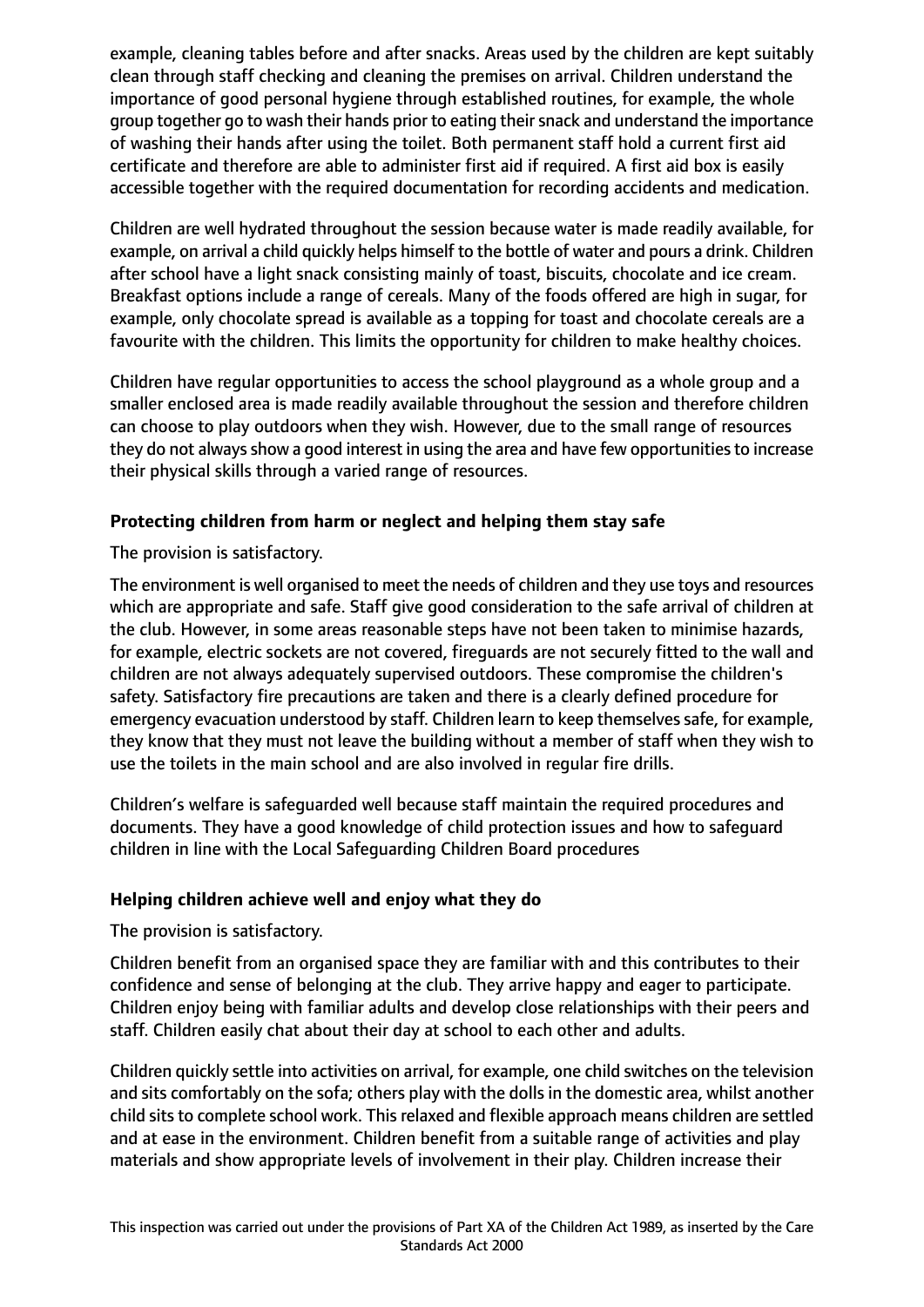creativity through a selection of arts and crafts activities and many enjoy imaginative play and table top activities. Staff support, guide children and show an interest in what the children say and do. This helps children initiate their own play.

# **Helping children make a positive contribution**

The provision is satisfactory.

Children's individual needs are appropriately met because staff make the time to get to know the children through spending much of their time with them. Children are treated with equal concern and all children have access to all resources and activities available. They have regular opportunities to learn about themselves, each other and the world around them through planned activities such as celebrating Easter, Christmas, Diwali and Chinese New Year throughout the year. Children freely talk about difference and topics covered at school are continued through discussion at the club. Staff are able to meet the needs of children with special needs through adapting activities and the environment.

Children's are well behaved and have a clear understanding of what is expected of them, for example, children know the rules and the consequences of their behaviour. Children work well together and benefit from set consistent boundaries which helps them learn to negotiate with others and take responsibility for their own behaviour.

Parents are kept well informed about the club through a parent handbook and a notice board. This includes access to the setting polices and procedures. Parents are made welcome and staff chat freely to them about their child. This contributes to the children's well-being in the club.

## **Organisation**

The organisation is satisfactory.

Children feel at ease in an environment where they increase their confidence through selfselecting activities in a well organised space. Adults spend much of their time working with the children they take an interest in what the children do and say and build on their interest well. Children are cared for by suitably qualified staff that are well motivated and enjoy interacting with the children.

All legally required documentation which contributes to children's health, safety and well-being is in place and regularly reviewed. Staff meet informally to assess the running of the setting, their performance and to identify areas for improvement. The staff team have been established for some time and there is an effective system in place to cover absence. However, there is not a formal system in place for recruitment and staff records for casual staff do not include details of recruitment, qualifications or training. This potentially compromises children's safety. There is a commitment from the staff team to improvement and development of the club through training opportunities. Overall the provision meets the needs of the range of children for whom it provides.

## **Improvements since the last inspection**

At the previous inspection two actions were raised to improve the care and safety of children. Both have been successfully addressed. The staff have completed an appropriate training course